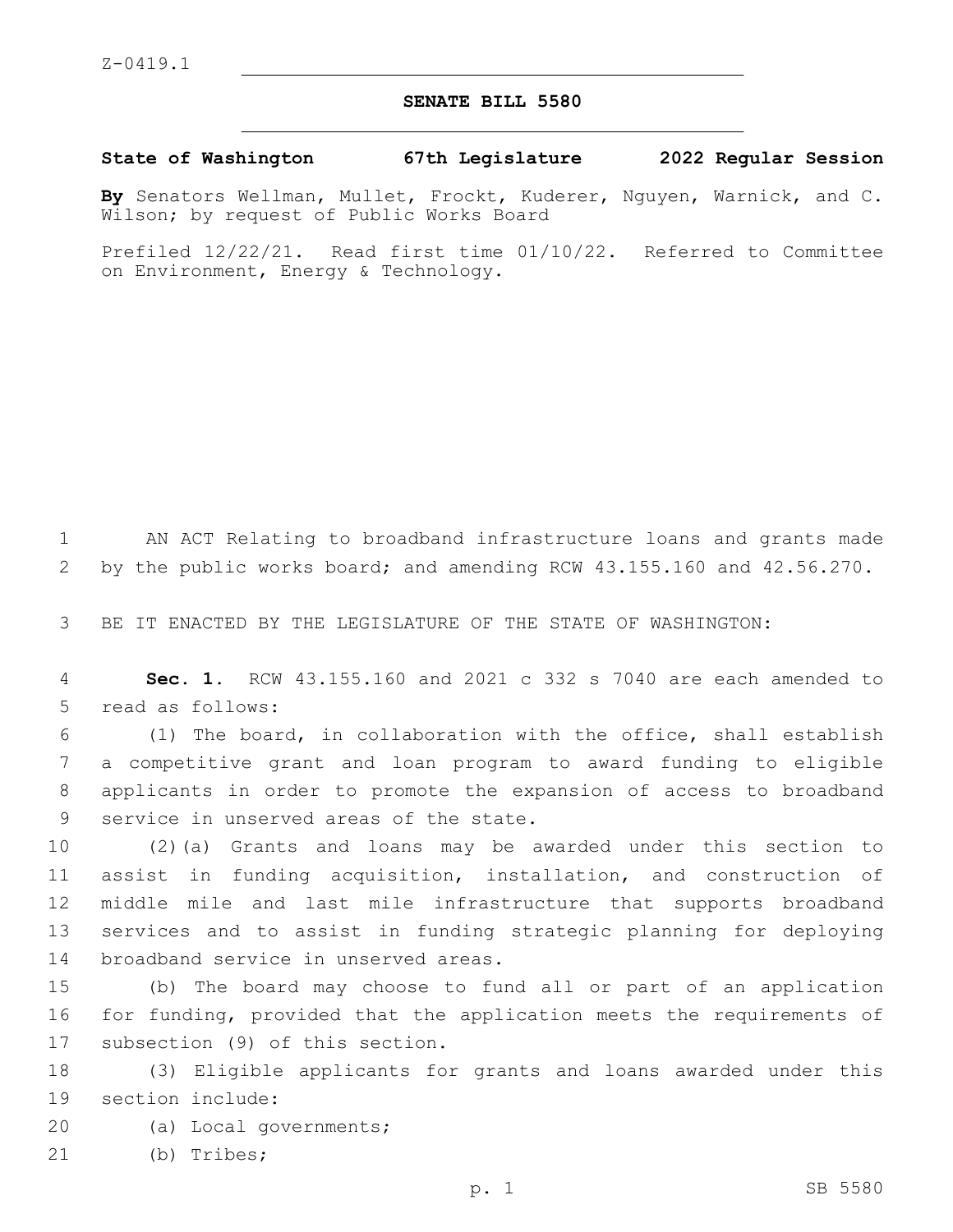- (c) Nonprofit organizations;1
- 2 (d) Cooperative associations;
- (e) Multiparty entities comprised of public entity members;

 (f) Limited liability corporations organized for the purpose of 5 expanding broadband access; and

(g) Incorporated businesses or partnerships.6

 (4)(a) The board shall develop administrative procedures governing the application and award process. The board shall act as fiscal agent for the program and is responsible for receiving and reviewing applications and awarding funds under this section.

 (b) At least sixty days prior to the first day applications may be submitted each fiscal year, the board must publish on its website the specific criteria and any quantitative weighting scheme or scoring system that the board will use to evaluate or rank 15 applications and award funding.

 (c) The board may maintain separate accounting in the statewide broadband account created in RCW 43.155.165 as the board deems necessary to carry out the purposes of this section.

 (d) The board must provide a method for the allocation of loans, grants, provision of technical assistance, and interest rates under 21 this section.

 (5) An applicant for a grant or loan under this section must provide the following information on the application:

24 (a) The location of the project;

 (b) Evidence regarding the unserved nature of the community in 26 which the project is to be located;

 (c) Evidence that proposed infrastructure will be capable of 28 scaling to greater download and upload speeds;

 (d) The number of households passed that will gain access to broadband service as a result of the project or whose broadband service will be upgraded as a result of the project;

 (e) The estimated cost of retail services to end users 33 facilitated by a project;

 (f) The proposed actual download and upload speeds experienced by 35 end users;

 (g) Evidence of significant community institutions that will 37 benefit from the proposed project;

 (h) Anticipated economic, educational, health care, or public 39 safety benefits created by the project;

(i) Evidence of community support for the project;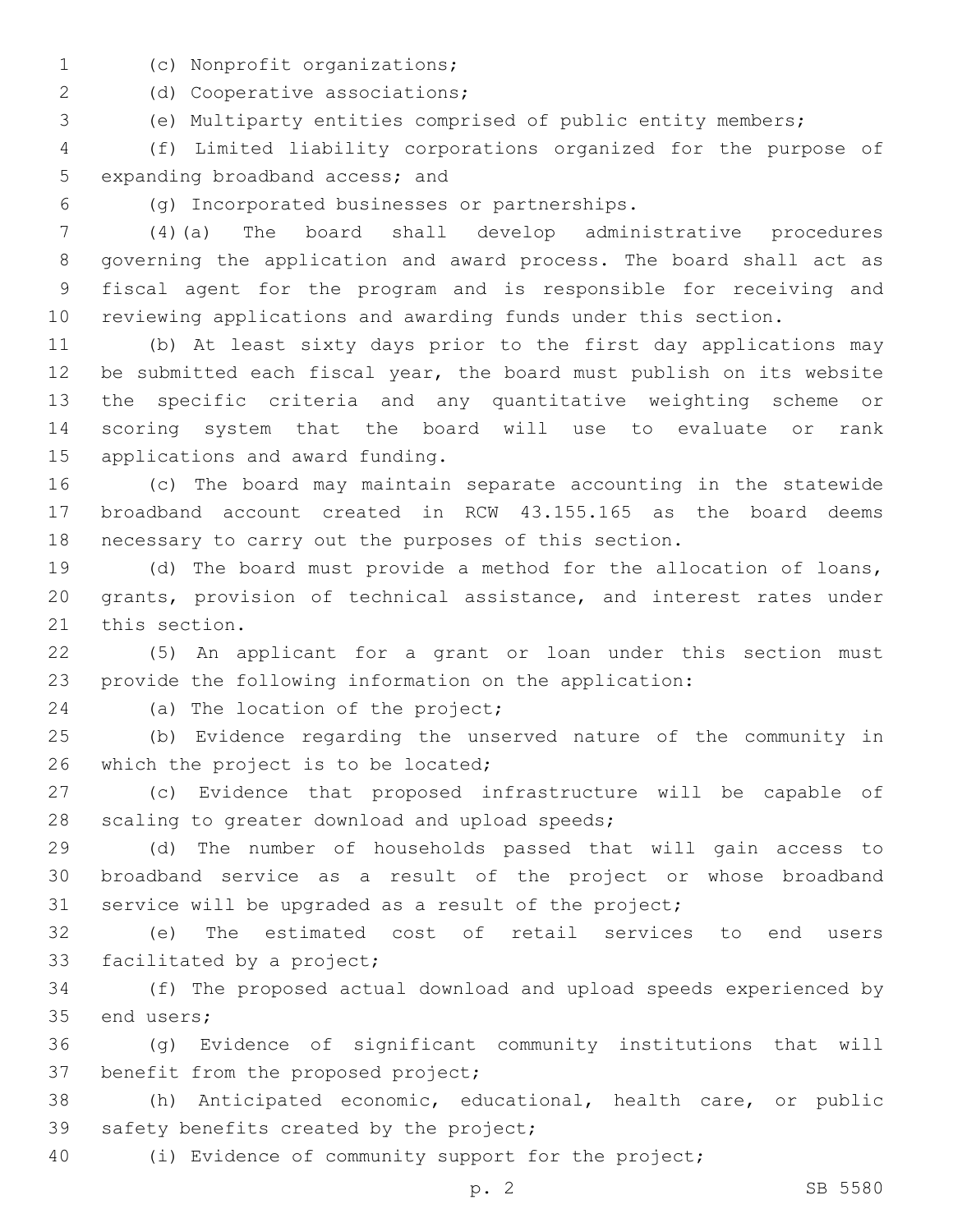(j) If available, a description of the applicant's user adoption assistance program and efforts to promote the use of newly available 3 broadband services created by the project;

(k) The estimated total cost of the project;4

 (l) Other sources of funding for the project that will supplement 6 any grant or loan award;

 (m) A demonstration of the project's long-term sustainability, including the applicant's financial soundness, organizational 9 capacity, and technical expertise;

 (n) A strategic plan to maintain long-term operation of the 11 infrastructure;

12 (o) Evidence that ((no later than six weeks)) before submission of the application, the applicant contacted, in writing, all entities providing broadband service near the proposed project area to ask each broadband service provider's plan to upgrade broadband service in the project area to speeds that meet or exceed the state's definition for broadband service as defined in RCW 43.330.530, within 18 the time frame specified in the proposed grant or loan activities;

 (p) If applicable, the broadband service providers' written responses to the inquiry made under (o) of this subsection; ((and))

 (q) Evidence that no later than 30 days prior to submission of 22 the application, the applicant submitted the proposed geographic broadband service area and the proposed broadband speeds to the 24 public works board; and

 $(1)$   $(25)$  any additional information requested by the board.

 (6)(a) ((Within thirty days of the close of the grant and loan 27 application process, the)) The board shall publish on its website for 28 at least 30 days the proposed geographic broadband service area and the proposed broadband speeds for each application submitted.

 (b) Any existing broadband service provider near the proposed project area may, within thirty days of publication of the information under (a) of this subsection, submit in writing to the 33 board an objection to ((an application)) a proposed broadband project. An objection must contain information demonstrating that:

 (i) The project would result in overbuild, meaning that the objecting provider currently provides, or has begun construction to provide, broadband service to end users in the proposed project area at speeds equal to or greater than the state speed goals contained in 39 RCW 43.330.536; or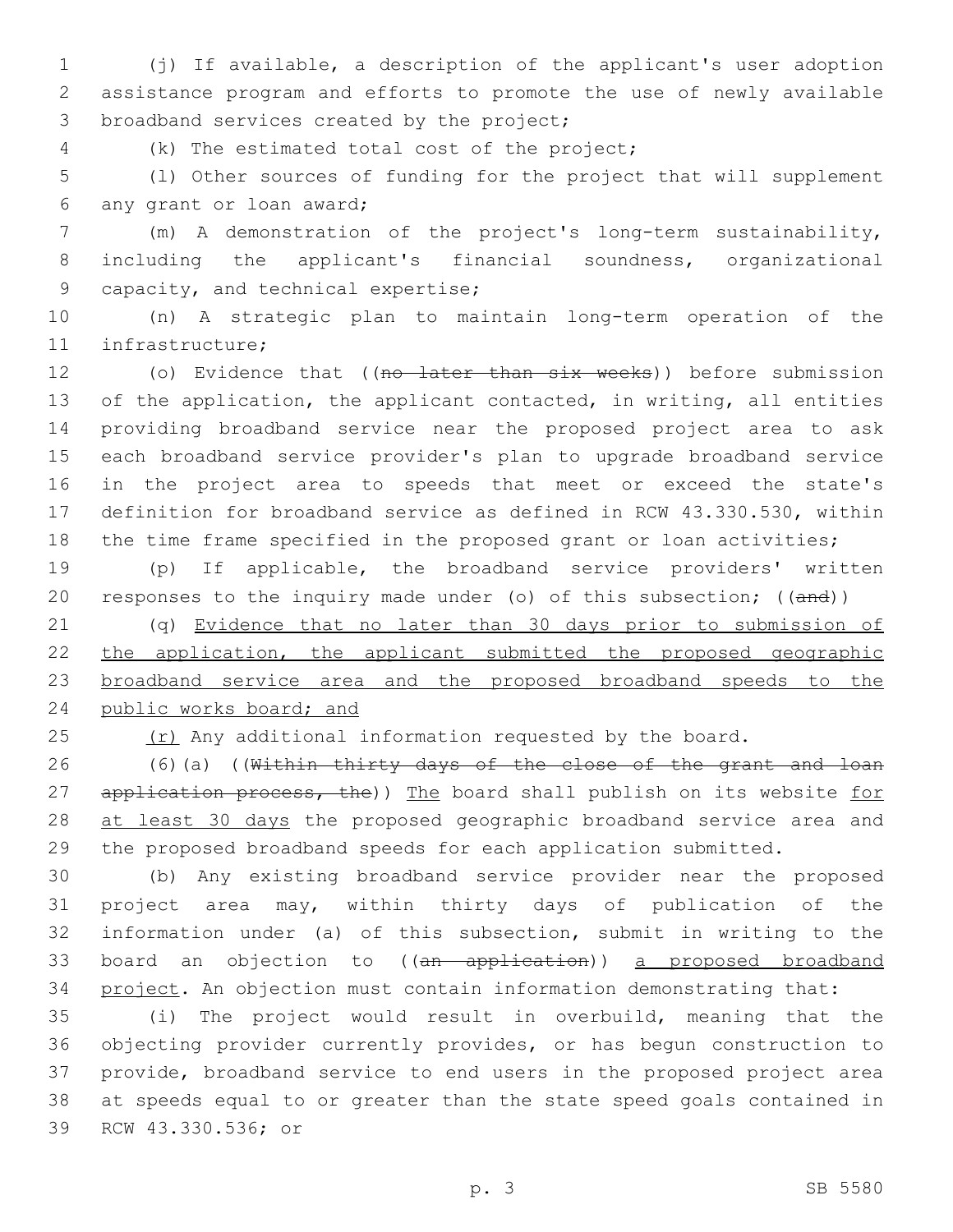(ii) The objecting provider commits to complete construction of broadband infrastructure and provide broadband service to end users in the proposed project area at speeds equal to or greater than the state speed goals contained in RCW 43.330.536, no later than twenty- four months after the date awards are made under this section for the grant and loan cycle under which the application was submitted.

 (c) Objections submitted to the board under this subsection must 8 be certified by affidavit.

 (d) The board may evaluate the information submitted under this section by the objecting provider and must consider it in making a determination on the application objected to. The board may request clarification or additional information. The board may choose to not fund a project if the board determines that the objecting provider's commitment to provide broadband service that meets the requirements of (b) of this subsection in the proposed project area is credible. 16 In assessing the commitment, the board may consider whether the objecting provider has or will provide a bond, letter of credit, or other indicia of financial commitment guaranteeing the project's 19 completion.

 (e) If the board denies funding to an applicant as a result of a broadband service provider's objection made under this section, and the broadband service provider does not fulfill its commitment to provide broadband service in the project area, then for the following two grant and loan cycles, the board is prohibited from denying funding to an applicant on the basis of a challenge by the same broadband service provider, unless the board determines that the broadband service provider's failure to fulfill the provider's commitment was the result of factors beyond the broadband service provider's control. The board is not prohibited from denying funding to an applicant for reasons other than an objection by the same 31 broadband service provider.

 (f) An applicant or broadband service provider that objected to the application may request a debriefing conference regarding the board's decision on the application. Requests for debriefing must be coordinated by the office and must be submitted in writing in accordance with procedures specified by the office.

 (g) Confidential business and financial information submitted by an objecting provider under this subsection is exempt from disclosure 39 under chapter 42.56 RCW.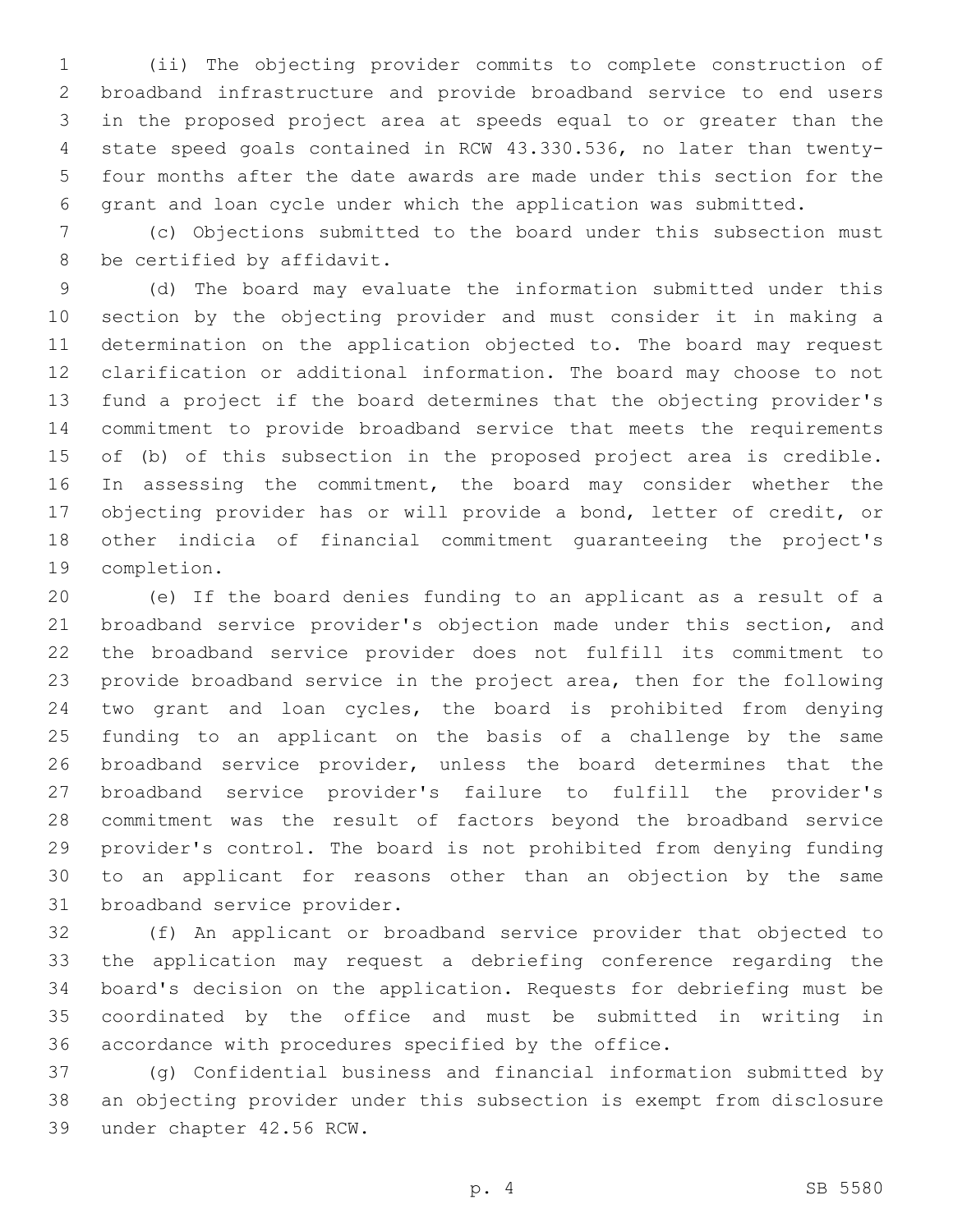(7)(a) In evaluating applications and awarding funds, the board shall give priority to applications that are constructed in areas 3 identified as unserved.

 (b) In evaluating applications and awarding funds, the board may 5 give priority to applications that:

 (i) Provide assistance to public-private partnerships deploying broadband infrastructure from areas currently served with broadband 8 service to areas currently lacking access to broadband services;

(ii) Demonstrate project readiness to proceed;9

 (iii) Construct infrastructure that is open access, meaning that during the useful life of the infrastructure, service providers may use network services and facilities at rates, terms, and conditions that are not discriminatory or preferential between providers, and employing accountable interconnection arrangements published and 15 available publicly;

 (iv) Are submitted by tribal governments whose reservations are in rural and remote areas where reliable and efficient broadband 18 services are unavailable to many or most residents;

 (v) Bring broadband service to tribal lands, particularly to rural and remote tribal lands or areas servicing rural and remote 21 tribal entities;

 (vi) Are submitted by tribal governments in rural and remote areas that have spent significant amounts of tribal funds to address the problem but cannot provide necessary broadband services without 25 either additional state support, additional federal support, or both;

 (vii) Serve economically distressed areas of the state as the term "distressed area" is defined in RCW 43.168.020;

 (viii) Offer new or substantially upgraded broadband service to important community anchor institutions including, but not limited to, libraries, educational institutions, public safety facilities, 31 and health care facilities;

 (ix) Facilitate the use of telemedicine and electronic health records, especially in deliverance of behavioral health services and 34 services to veterans;

 (x) Provide technical support and train residents, businesses, and institutions in the community served by the project to utilize 37 broadband service:

 (xi) Include a component to actively promote the adoption of newly available broadband services in the community;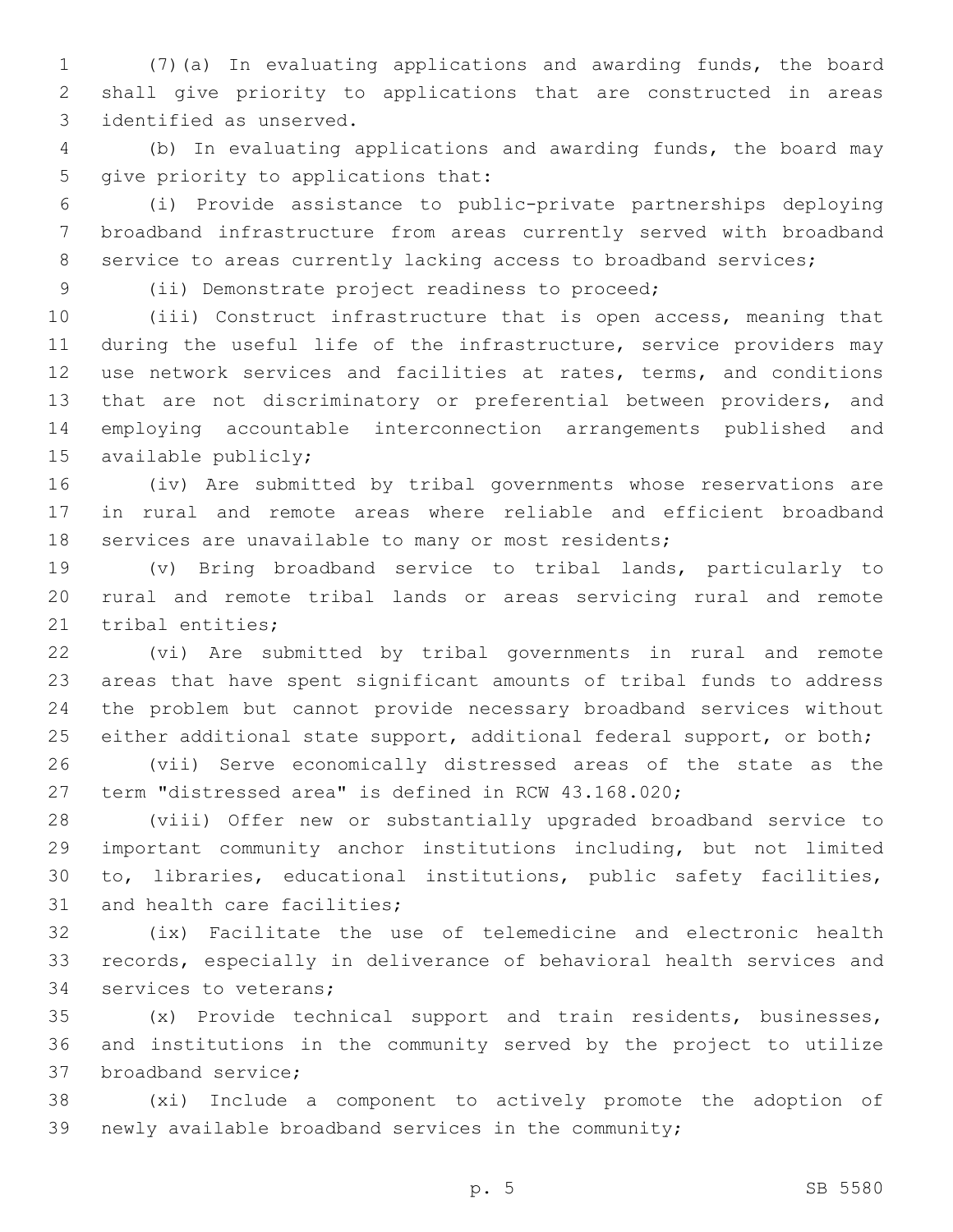(xii) Provide evidence of strong support for the project from citizens, government, businesses, and community institutions;

 (xiii) Provide access to broadband service to a greater number of unserved households and businesses, including farms;

 (xiv) Utilize equipment and technology demonstrating greater longevity of service;6

 (xv) Seek the lowest amount of state investment per new location served and leverage greater amounts of funding for the project from 9 other private and public sources;

(xvi) Include evidence of a customer service plan;

 (xvii) Consider leveraging existing broadband infrastructure and 12 other unique solutions;

(xviii) Benefit public safety and fire preparedness; or

 (xix) Demonstrate other priorities as the board, in collaboration 15 with the office, may prescribe by rule.

 (c) The board shall endeavor to award funds under this section to 17 qualified applicants in all regions of the state.

 (d) The board shall consider affordability and quality of service to end users in making a determination on any application.

 (e) The board, in collaboration with the office, may develop additional rules for eligibility, project applications, the associated objection process, and funding priority, as provided under 23 this subsection and subsections (3), (5), and (6) of this section.

 (f) The board, in collaboration with the office, may adopt rules for a voluntary nonbinding mediation between incumbent providers and applicants to the grant and loan program created in this section.

 (8) To ensure a grant or loan to a private entity under this section primarily serves the public interest and benefits the public, any such grant or loan must be conditioned on a guarantee that the asset or infrastructure to be developed will be maintained for public 31 use for a period of at least fifteen years.

 (9)(a) No funds awarded under this section may fund more than fifty percent of the total cost of the project, except as provided in 34 (b) of this subsection.

 (b) The board may choose to fund up to ninety percent of the total cost of a project in financially distressed areas as the term "distressed area" is defined in RCW 43.168.020, and in areas identified as Indian country as the term "Indian country" is defined 39 in WAC 458-20-192.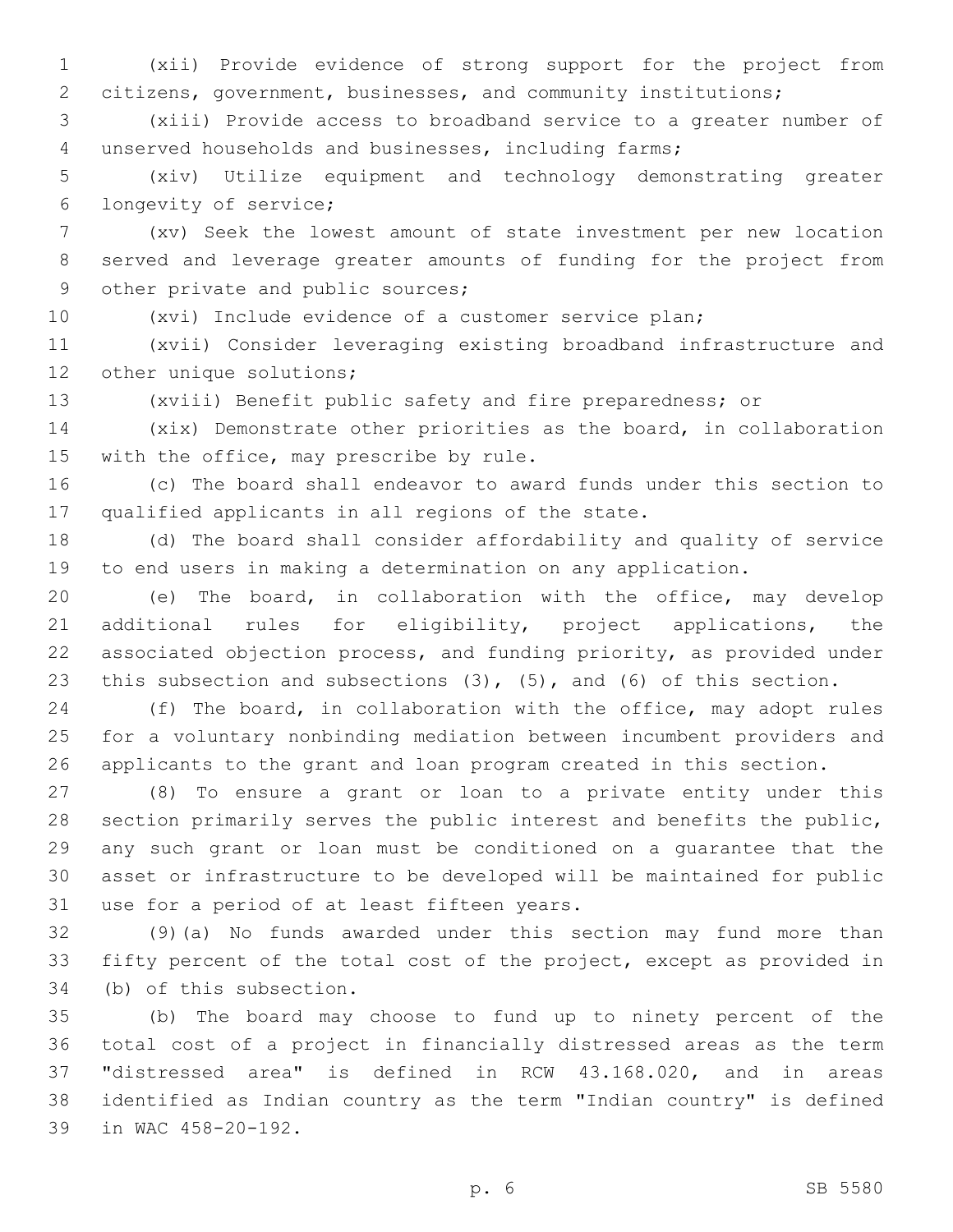(c) Funds awarded to a single project under this section must not exceed two million dollars, except that the board may choose to fund projects qualifying for the exception in (b) of this subsection up 4 to, but not to exceed, five million dollars.

 (10) ((Except for during the 2021-2023 fiscal biennium, prior to awarding funds under this section, the board must consult with the Washington utilities and transportation commission. The commission 8 must provide to the board an assessment of the technical feasibility of a proposed application. The board must consider the commission's 10 assessment as part of its evaluation of a proposed application.

11  $(11)$ ) The board shall have such rights of recovery in the event of default in payment or other breach of financing agreement as may 13 be provided in the agreement or otherwise by law.

14 (((412))) (11) The community economic revitalization board shall facilitate the timely transmission of information and documents from its broadband program to the board in order to effectuate an orderly 17 transition.

18 (12)(a) Subject to rules promulgated by the board, the board may make low-interest or interest-free loans or grants to eligible applicants for emergency public works broadband projects. Emergency public works broadband projects include construction, repair, reconstruction, replacement, rehabilitation, or improvement to critical broadband infrastructure that has been damaged by unforeseen events. The loans or grants may be used to help fund all or part of 25 an emergency public works broadband infrastructure project less any 26 reimbursement from any of the following sources: (i) Federal disaster 27 or emergency funds, including funds from the federal emergency 28 management agency; (ii) state disaster or emergency funds; (iii) insurance settlements; and (iv) litigation.

 (b) Eligible applicants for grants and loans awarded under this subsection are the same as those described in subsection (3) of this section.

 (13) The definitions in RCW 43.330.530 apply throughout this section unless the context clearly requires otherwise.

 **Sec. 2.** RCW 42.56.270 and 2021 c 308 s 4 are each amended to 36 read as follows:

 The following financial, commercial, and proprietary information 38 is exempt from disclosure under this chapter: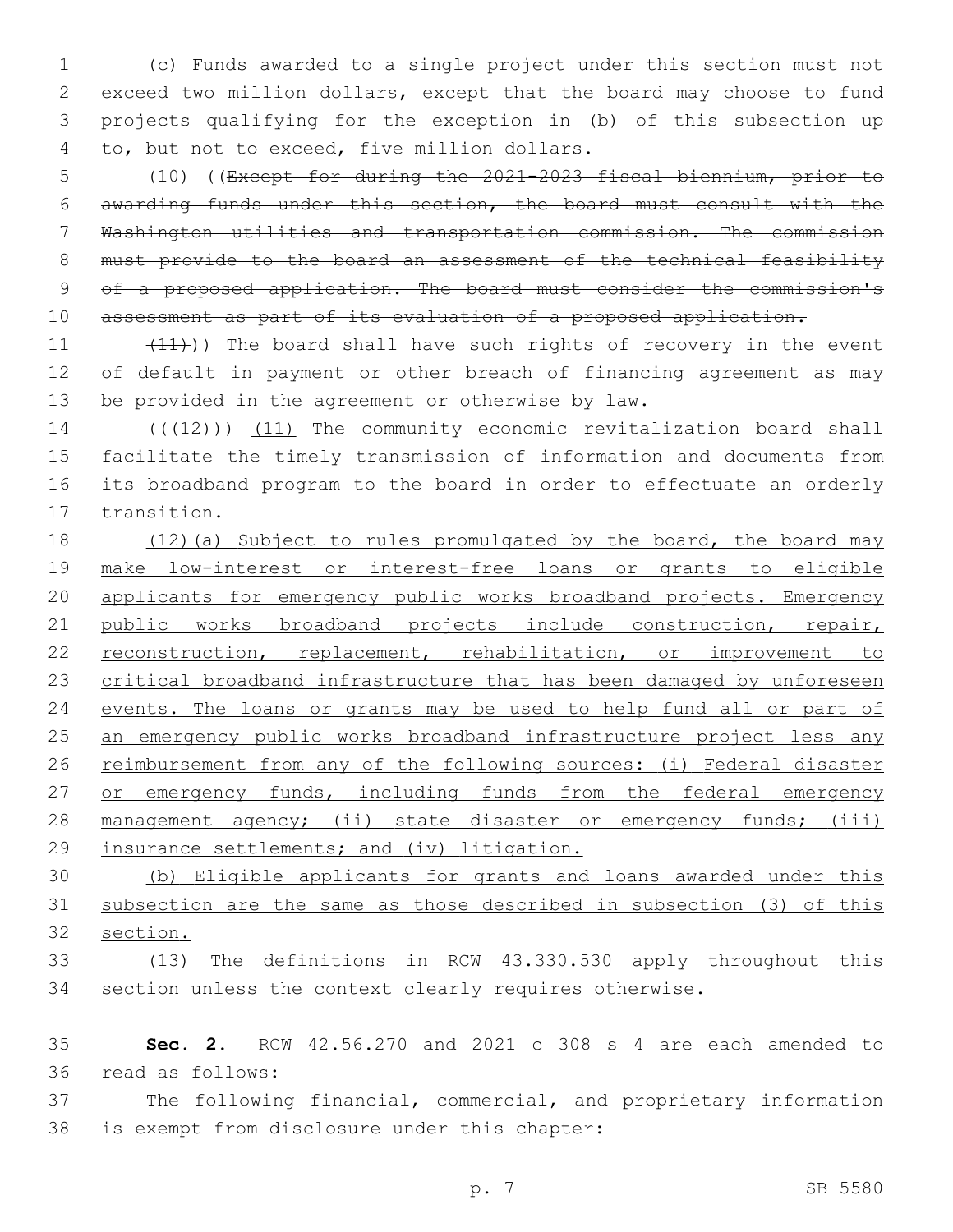(1) Valuable formulae, designs, drawings, computer source code or object code, and research data obtained by any agency within five years of the request for disclosure when disclosure would produce 4 private gain and public loss;

 (2) Financial information supplied by or on behalf of a person, firm, or corporation for the purpose of qualifying to submit a bid or proposal for (a) a ferry system construction or repair contract as required by RCW 47.60.680 through 47.60.750; (b) highway construction or improvement as required by RCW 47.28.070; or (c) alternative public works contracting procedures as required by RCW 39.10.200 11 through 39.10.905;

 (3) Financial and commercial information and records supplied by private persons pertaining to export services provided under chapters 43.163 and 53.31 RCW, and by persons pertaining to export projects 15 under RCW 43.23.035;

 (4) Financial and commercial information and records supplied by businesses or individuals during application for loans or program services provided by chapters 43.325, 43.163, 43.160, 43.330, and 43.168 RCW and RCW 43.155.160, or during application for economic development loans or program services provided by any local agency;

 (5) Financial information, business plans, examination reports, and any information produced or obtained in evaluating or examining a business and industrial development corporation organized or seeking 24 certification under chapter 31.24 RCW;

 (6) Financial and commercial information supplied to the state investment board by any person when the information relates to the investment of public trust or retirement funds and when disclosure would result in loss to such funds or in private loss to the 29 providers of this information;

(7) Financial and valuable trade information under RCW 51.36.120;

 (8) Financial, commercial, operations, and technical and research information and data submitted to or obtained by the clean Washington 33 center in applications for, or delivery of, program services under 34 chapter 70.95H RCW;

 (9) Financial and commercial information requested by the public stadium authority from any person or organization that leases or uses the stadium and exhibition center as defined in RCW 36.102.010;

 (10)(a) Financial information, including but not limited to account numbers and values, and other identification numbers supplied by or on behalf of a person, firm, corporation, limited liability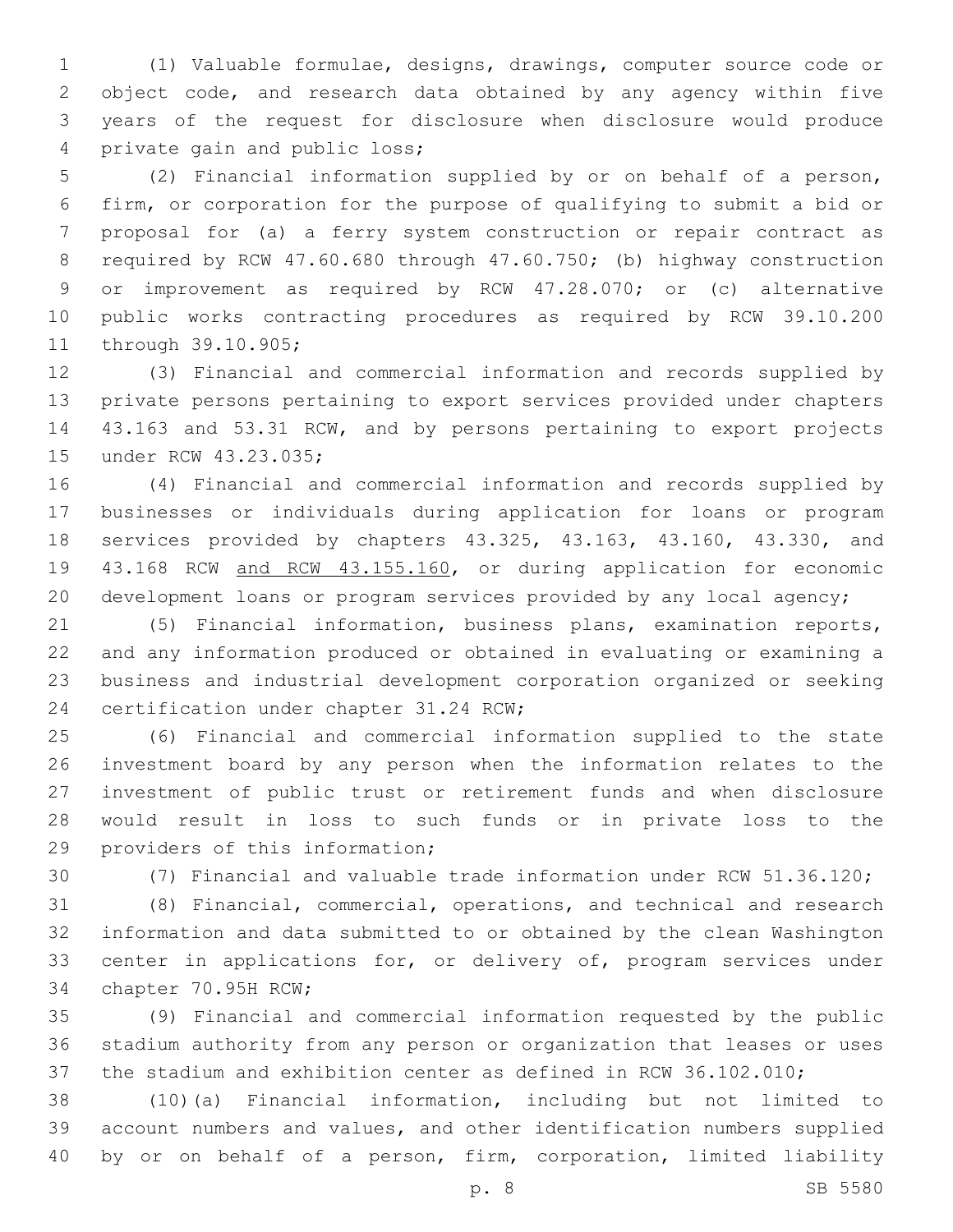company, partnership, or other entity related to an application for a horse racing license submitted pursuant to RCW 67.16.260(1)(b), marijuana producer, processor, or retailer license, liquor license, 4 gambling license, or lottery retail license;

 (b) Internal control documents, independent auditors' reports and financial statements, and supporting documents: (i) Of house-banked social card game licensees required by the gambling commission pursuant to rules adopted under chapter 9.46 RCW; or (ii) submitted by tribes with an approved tribal/state compact for class III gaming;

 (c) Valuable formulae or financial or proprietary commercial information records received during a consultative visit or while providing consultative services to a licensed marijuana business in 13 accordance with RCW 69.50.561;

 (11) Proprietary data, trade secrets, or other information that relates to: (a) A vendor's unique methods of conducting business; (b) data unique to the product or services of the vendor; or (c) determining prices or rates to be charged for services, submitted by any vendor to the department of social and health services or the health care authority for purposes of the development, acquisition, or implementation of state purchased health care as defined in RCW 21 41.05.011;

 (12)(a) When supplied to and in the records of the department of 23 commerce:

 (i) Financial and proprietary information collected from any person and provided to the department of commerce pursuant to RCW 43.330.050(8);26

 (ii) Financial or proprietary information collected from any person and provided to the department of commerce or the office of the governor in connection with the siting, recruitment, expansion, retention, or relocation of that person's business and until a siting decision is made, identifying information of any person supplying information under this subsection and the locations being considered for siting, relocation, or expansion of a business; and

 (iii) Financial or proprietary information collected from any person and provided to the department of commerce pursuant to RCW 36 43.31.625 (3) (b) and (4);

 (b) When developed by the department of commerce based on information as described in (a)(i) of this subsection, any work 39 product is not exempt from disclosure;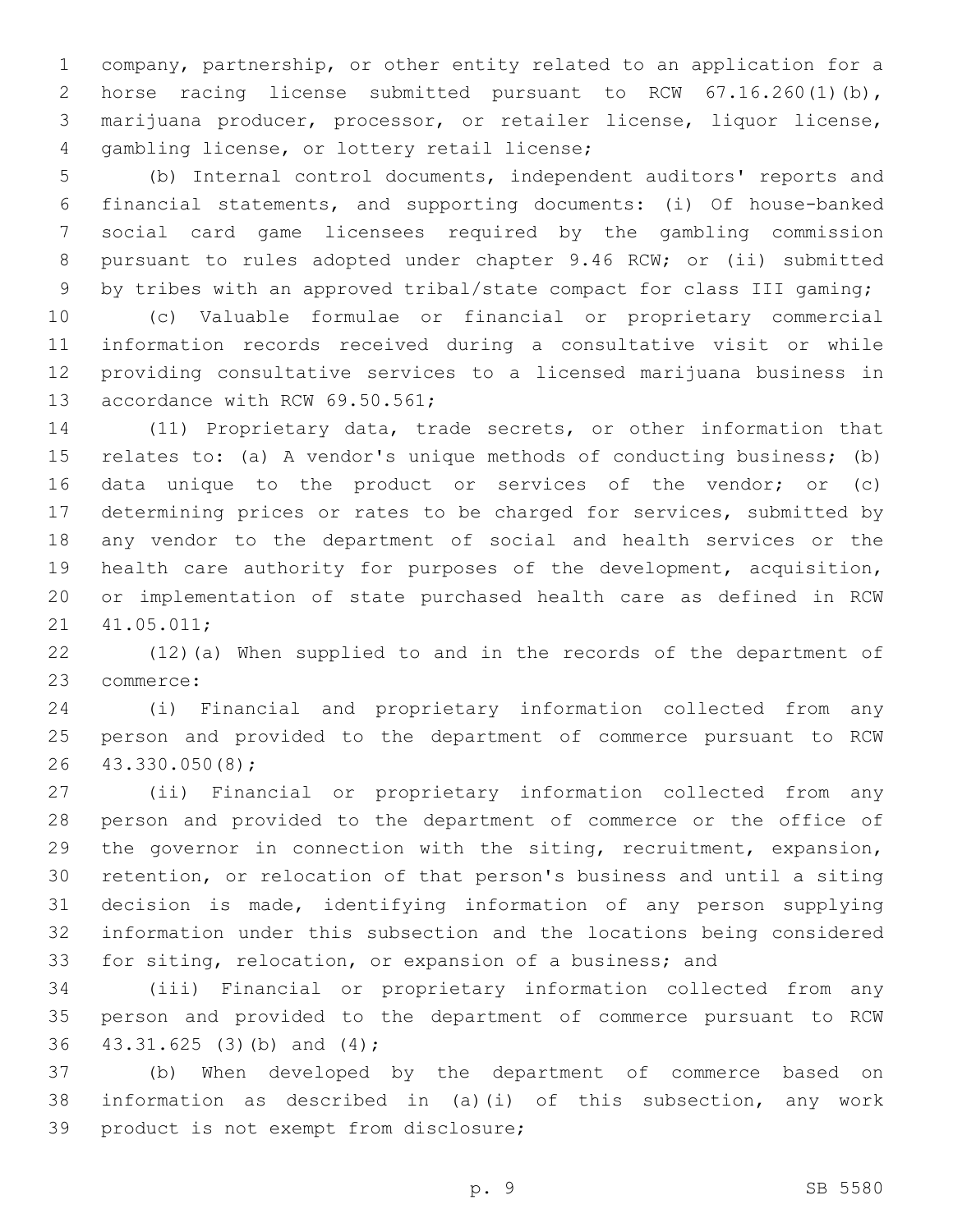(c) For the purposes of this subsection, "siting decision" means 2 the decision to acquire or not to acquire a site;

 (d) If there is no written contact for a period of sixty days to the department of commerce from a person connected with siting, recruitment, expansion, retention, or relocation of that person's business, information described in (a)(ii) of this subsection will be 7 available to the public under this chapter;

 (13) Financial and proprietary information submitted to or obtained by the department of ecology or the authority created under chapter 70A.500 RCW to implement chapter 70A.500 RCW;

 (14) Financial, commercial, operations, and technical and research information and data submitted to or obtained by the life sciences discovery fund authority in applications for, or delivery of, grants under RCW 43.330.502, to the extent that such information, if revealed, would reasonably be expected to result in private loss 16 to the providers of this information;

 (15) Financial and commercial information provided as evidence to the department of licensing as required by RCW 19.112.110 or 19.112.120, except information disclosed in aggregate form that does not permit the identification of information related to individual 21 fuel licensees;

 (16) Any production records, mineral assessments, and trade secrets submitted by a permit holder, mine operator, or landowner to the department of natural resources under RCW 78.44.085;

 (17)(a) Farm plans developed by conservation districts, unless permission to release the farm plan is granted by the landowner or operator who requested the plan, or the farm plan is used for the 28 application or issuance of a permit;

 (b) Farm plans developed under chapter 90.48 RCW and not under the federal clean water act, 33 U.S.C. Sec. 1251 et seq., are subject 31 to RCW 42.56.610 and 90.64.190;

 (18) Financial, commercial, operations, and technical and research information and data submitted to or obtained by a health 34 sciences and services authority in applications for, or delivery of, grants under RCW 35.104.010 through 35.104.060, to the extent that such information, if revealed, would reasonably be expected to result 37 in private loss to providers of this information;

 (19) Information gathered under chapter 19.85 RCW or RCW 34.05.328 that can be identified to a particular business;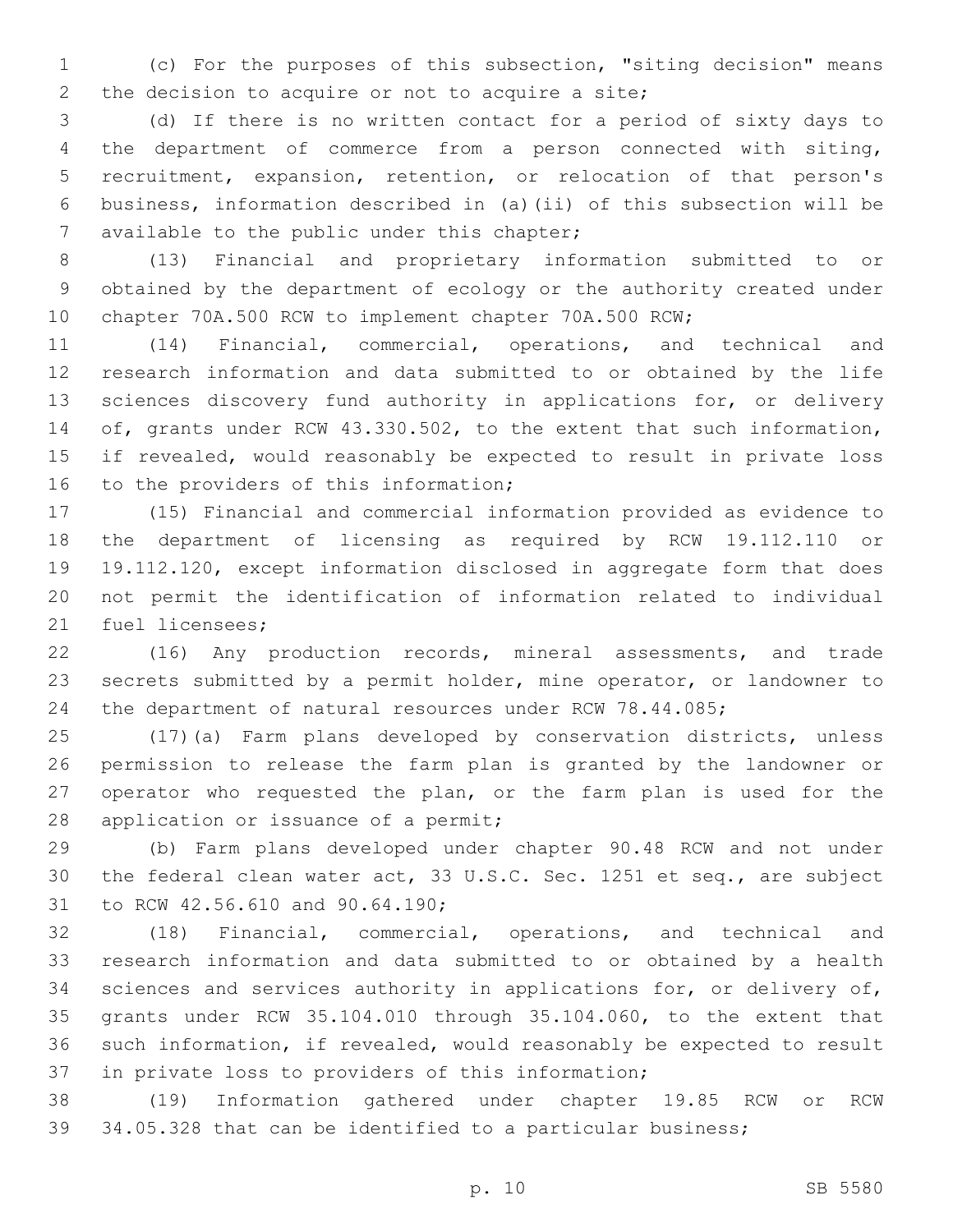(20) Financial and commercial information submitted to or obtained by the University of Washington, other than information the university is required to disclose under RCW 28B.20.150, when the information relates to investments in private funds, to the extent that such information, if revealed, would reasonably be expected to result in loss to the University of Washington consolidated endowment fund or to result in private loss to the providers of this 8 information;

 (21) Market share data submitted by a manufacturer under RCW 10 70A.500.190(4);

 (22) Financial information supplied to the department of financial institutions, when filed by or on behalf of an issuer of securities for the purpose of obtaining the exemption from state securities registration for small securities offerings provided under RCW 21.20.880 or when filed by or on behalf of an investor for the 16 purpose of purchasing such securities;

 (23) Unaggregated or individual notices of a transfer of crude oil that is financial, proprietary, or commercial information, submitted to the department of ecology pursuant to RCW 90.56.565(1)(a), and that is in the possession of the department of ecology or any entity with which the department of ecology has shared 22 the notice pursuant to RCW 90.56.565;

 (24) Financial institution and retirement account information, and building security plan information, supplied to the liquor and cannabis board pursuant to RCW 69.50.325, 69.50.331, 69.50.342, and 69.50.345, when filed by or on behalf of a licensee or prospective licensee for the purpose of obtaining, maintaining, or renewing a license to produce, process, transport, or sell marijuana as allowed 29 under chapter 69.50 RCW;

 (25) Marijuana transport information, vehicle and driver identification data, and account numbers or unique access identifiers issued to private entities for traceability system access, submitted by an individual or business to the liquor and cannabis board under the requirements of RCW 69.50.325, 69.50.331, 69.50.342, and 69.50.345 for the purpose of marijuana product traceability. Disclosure to local, state, and federal officials is not considered 37 public disclosure for purposes of this section;

 (26) Financial and commercial information submitted to or obtained by the retirement board of any city that is responsible for the management of an employees' retirement system pursuant to the

p. 11 SB 5580